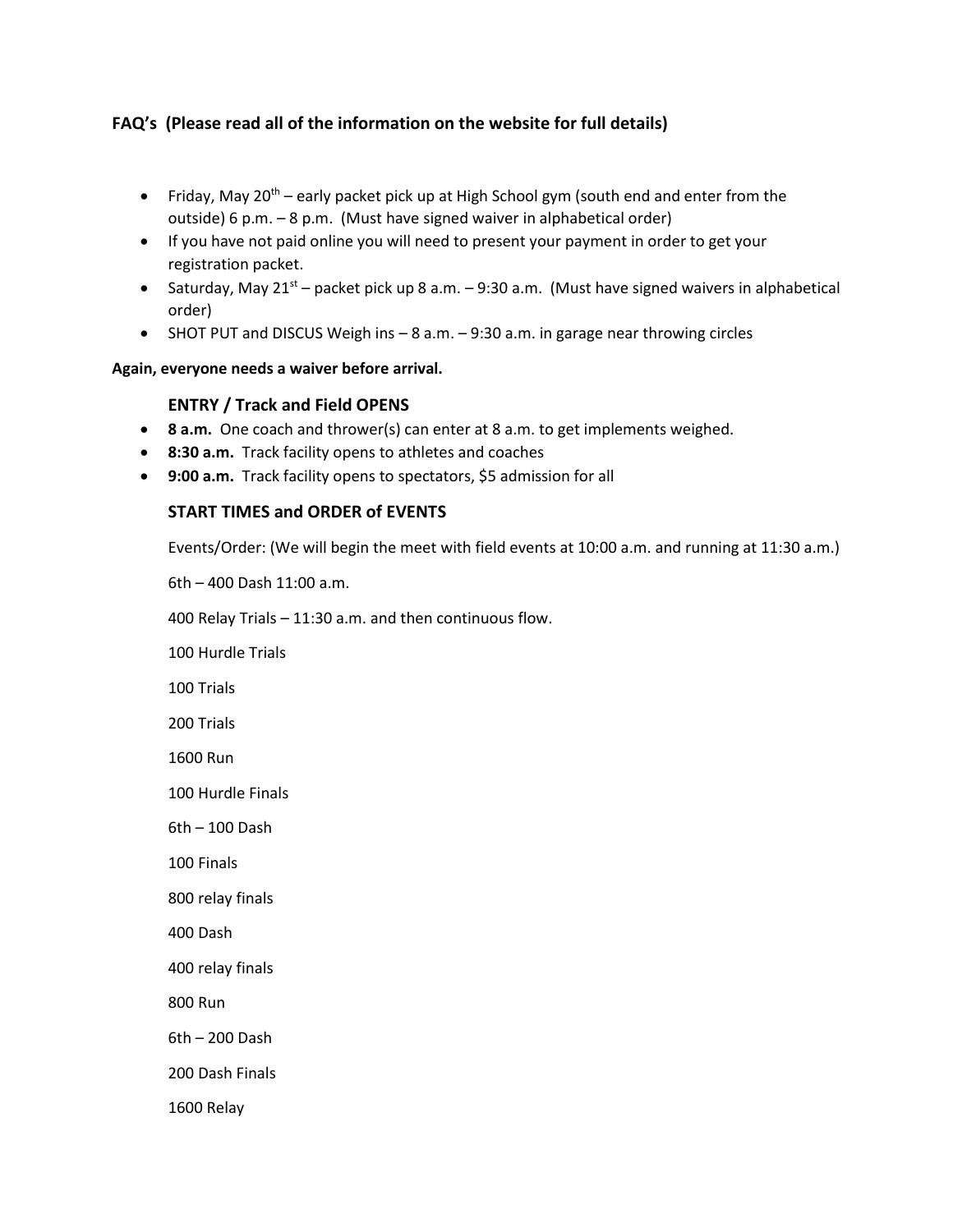Field Events - (3 attempts for each athlete and top 10 to finals. LJ, TJ, SP and Discus will have two flights of 15 in the trials.)

For jumps and throws – athletes can take attempts in any order of the following orders when their name is called during trials. They can take 1, 2 or all 3 attempts if they wish to. They cannot pass if they have any attempts left. In LJ and TJ – if the athlete takes consecutive jumps, they will piggy back in the line two deep.

LONG JUMP, TRIPLE JUMP, HIGH JUMP and POLE VAULT

You must have your steps measured before arriving. YOU CANNOT run backward up the runway to measure your steps.

If a field athlete is going to be leaving for a running event – they will be required to take two attempts on their first rotation.

We will have 30 minutes between genders in the field events.

6th Grade – Long Jump will be run following the 7th/8th grade boys and girls. Each 6th grade participant will receive four jumps.

Long Jump - Girls followed by Boys (2 flights of 15 jumpers that jump in seeded order and top 10 to finals) 10 minutes of warmups between flights and between trials and finals.

Triple Jump - Boys followed by Girls (2 flights of 15 jumpers that jump in seeded order and top 10 to finals) 10 minutes of warmups between flights and between trials and finals.

High Jump – We will plan to use two pits and have both genders begin at 10 a.m.

Pole Vault - Boys followed by Girls

Shot Put – Girls 6 pound shot put first followed by Boys 8 pound shot put (2 flights of 15 throwers that throw in seeded order and top 10 to finals) 10 minutes of warmups between flights and between trials and finals.

Discus - Boys followed by Girls – 1kg/girls size discus (2 flights of 15 throwers that throw in seeded order and top 10 to finals) 10 minutes of warmups between flights and between trials and finals.

#### **Awards**

- Top six receive medals for each event
- $\bullet$  6<sup>th</sup> grade division have medals for the top four of each event